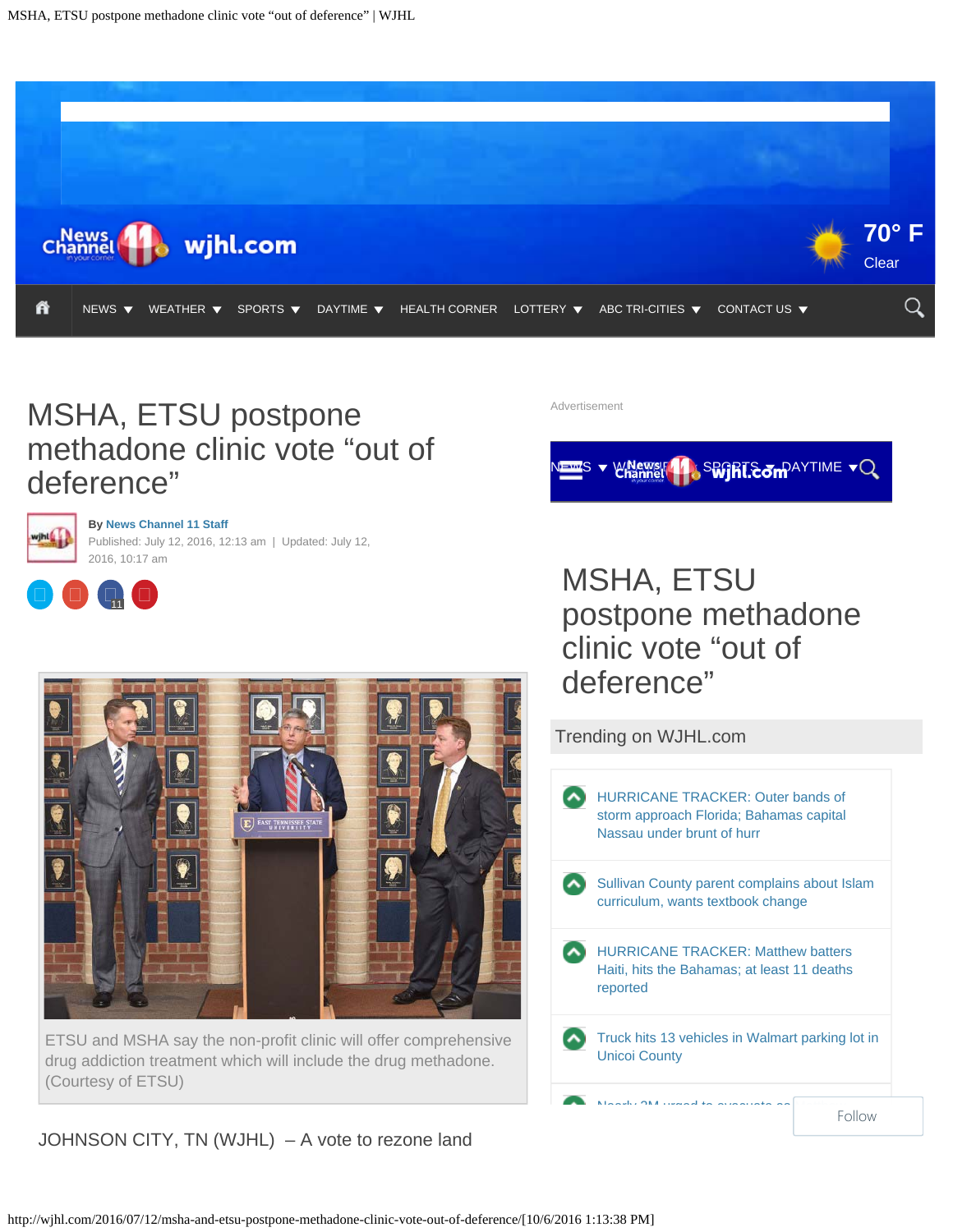MSHA, ETSU postpone methadone clinic vote "out of deference" | WJHL

making way for a proposed drug treatment clinic in Gray won't happen Tuesday night.

On Monday, Mountain States Health Alliance and East Tennessee State University announced they asked the City Planning Commission to postpone a vote on a zoning change for Gray Commons.

The health care company and ETSU announced plans to open a drug treatment center where methadone would be prescribed to help addicts recover from opioid addiction.

"ETSU and Mountain States were asked by many of our elected officials and business leaders to take the lead in establishing this service, and we have done so in good faith and with good intentions for our region," the groups said in a joint news release. "Through comments in the media, as well as in public forums, some of our elected officials have agreed with the need for this service and have asked us to consider alternative locations."

ETSU and MSHA said they've considered more than 20 different locations, and they continue to believe the location at Gray Commons is "by far the best location."

But Monday, the agencies said they had decided to let elected officials to identify alternative locations "out of deference."

"If the elected officials who have opposed the Gray location wish for us to consider an alternative location that meets the zoning requirements, is easily accessible to those seeking the service, is appropriately located based on city or county priorities and supported by the data, is financially feasible, and for which they are willing to publicly support and advocate, we will give serious consideration to such a suggestion," they said.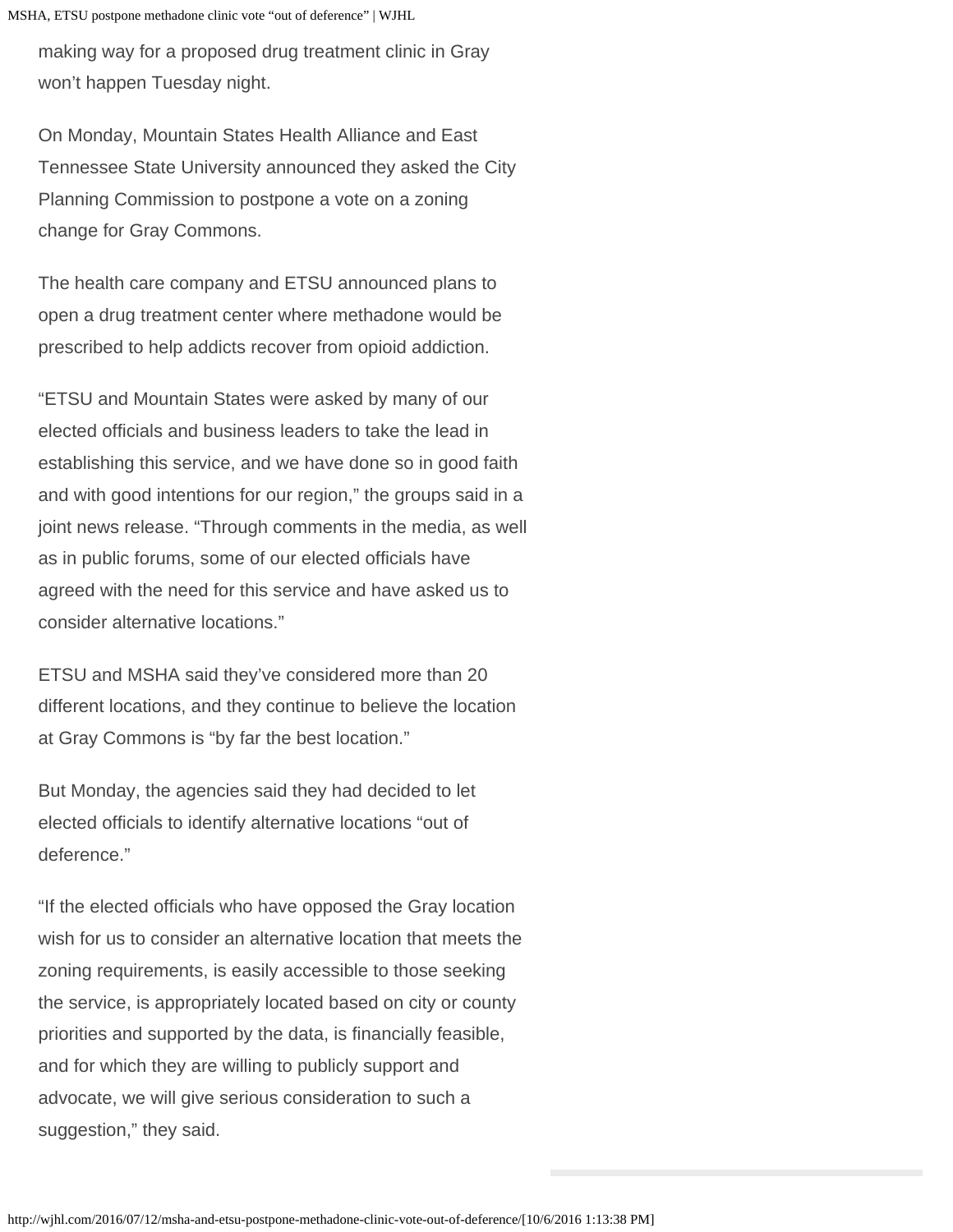MSHA, ETSU postpone methadone clinic vote "out of deference" | WJHL

But MSHA and ETSU made it clear they would maintain the final word.

"If we cannot agree on the location, or if we do not have their public support for their proposed new location, we plan to move forward with the Gray Commons location," they said. "We believe this is a fair approach, and is consistent with our position that we are willing to consider options if they are as good as, or better than, the Gray Commons location."

| Copyright 2016 WJHL. All rights reserved. |  |  |
|-------------------------------------------|--|--|
|                                           |  |  |

#### Search stories by date

| <b>July 2016</b> |    |    |    |       |    |                |  |
|------------------|----|----|----|-------|----|----------------|--|
| S                | M  | т  | W  | т     | F  | S              |  |
|                  |    |    |    |       | 1  | $\overline{2}$ |  |
| 3                | 4  | 5  | 6  | 7     | 8  | 9              |  |
| 10               | 11 | 12 | 13 | 14    | 15 | 16             |  |
| 17               | 18 | 19 | 20 | 21    | 22 | 23             |  |
| 24               | 25 | 26 | 27 | 28    | 29 | 30             |  |
| 31               |    |    |    |       |    |                |  |
| « Jun            |    |    |    | Aug » |    |                |  |

Advertisement

### SEGRIE SON AYTIME

#### **Share this:**



### **Related Posts**



**[State board unanimously approves](http://wjhl.com/2016/08/23/two-county-commissioners-going-to-nashville-to-speak-against-etsu-mountain-states-methadone-clinic-application/) [ETSU, Mountain States methadone](http://wjhl.com/2016/08/23/two-county-commissioners-going-to-nashville-to-speak-against-etsu-mountain-states-methadone-clinic-application/) [clinic application](http://wjhl.com/2016/08/23/two-county-commissioners-going-to-nashville-to-speak-against-etsu-mountain-states-methadone-clinic-application/)**



**[ETSU, Mountain States: Gray](http://wjhl.com/2016/08/05/new-site-proposed-for-etsu-mountain-states-methadone-clinic/) [Commons location 'more suitable'](http://wjhl.com/2016/08/05/new-site-proposed-for-etsu-mountain-states-methadone-clinic/) [for methadone clinic](http://wjhl.com/2016/08/05/new-site-proposed-for-etsu-mountain-states-methadone-clinic/)**



**[Gray citizen files appeal for state to](http://wjhl.com/2016/09/09/gray-citizen-files-appeal-for-state-to-overturn-approval-of-gray-methadone-clinic/) [overturn approval of Gray](http://wjhl.com/2016/09/09/gray-citizen-files-appeal-for-state-to-overturn-approval-of-gray-methadone-clinic/) [methadone clinic](http://wjhl.com/2016/09/09/gray-citizen-files-appeal-for-state-to-overturn-approval-of-gray-methadone-clinic/)**

## MSHA, ETSU postpone methadone clinic vote "out of deference"

**You May Like** [Sponsored Links](http://popup.taboola.com/en/?template=colorbox&taboola_utm_source=mediageneral-wjhl&taboola_utm_medium=bytaboola&taboola_utm_content=thumbnails-a:Below Article Thumbnails:) [by Taboola](http://popup.taboola.com/en/?template=colorbox&taboola_utm_source=mediageneral-wjhl&taboola_utm_medium=bytaboola&taboola_utm_content=thumbnails-a:Below Article Thumbnails:)





http://wjhl.com/2016/07/12/msha-and-etsu-postpone-methadone-clinic-vote-out-of-deference/[10/6/2016 1:13:38 PM]